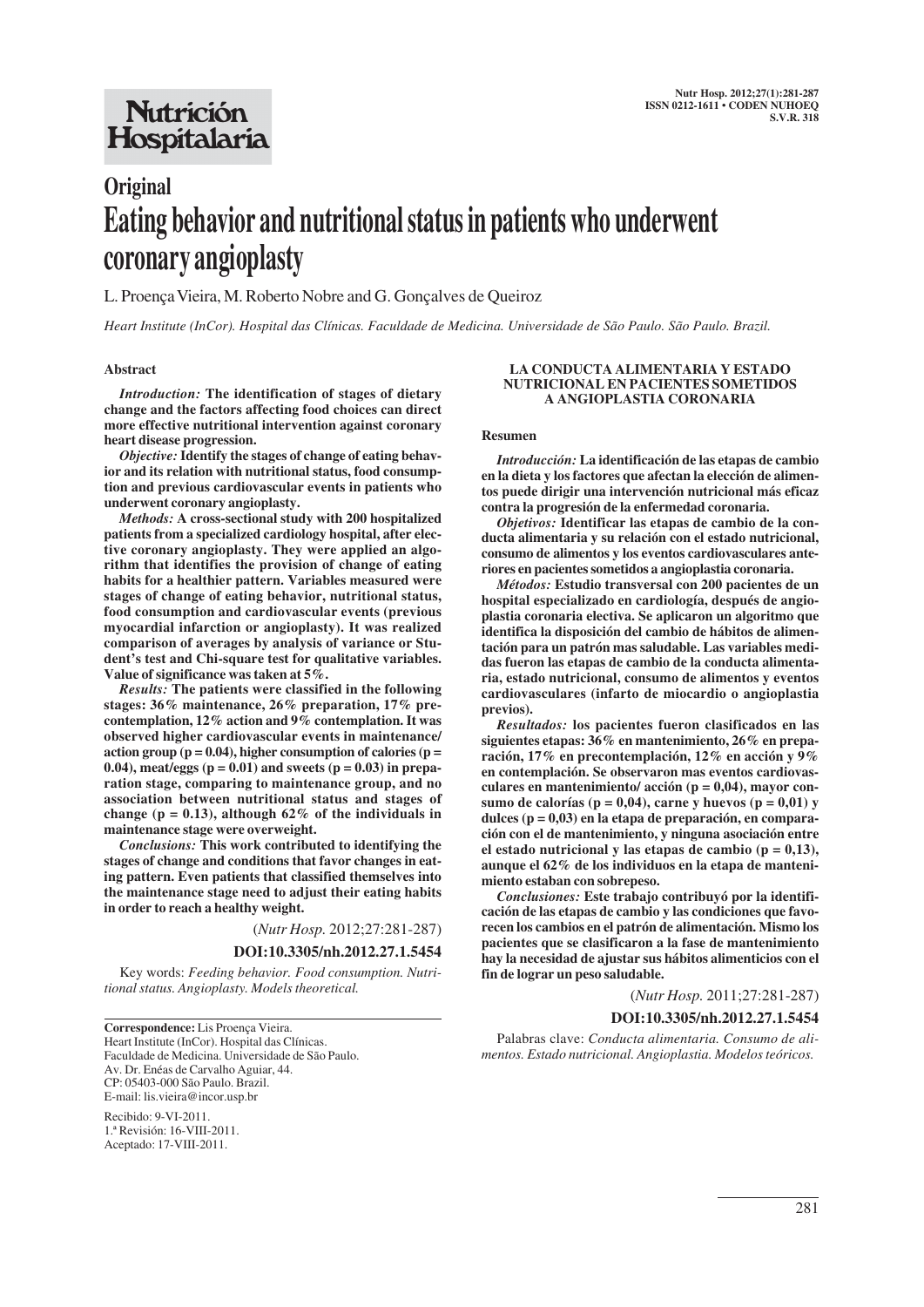## **Introduction**

The growing use of less invasive coronary revascularization procedures, such as percutaneous transluminal coronary angioplasty (PTCA), does not eliminate the need for lifestyle changes, bringing additional benefits in the reduction of risk factors, cardiovascular morbidity and mortality and improvement in the quality of life.<sup>1</sup>

The role of diets has been widely studied in the protection against cardiovascular diseases.<sup>2</sup> Recommendations regarding the intake of fruits, vegetables, whole grain cereals, lean meats and low-fat dairy products appear as the main dietary requirements to promote health, regardless of other lifestyle factors.

However, eating habits are a complex behavior, and people are not always willing to change, that is why the use of theoretical models in the planning of nutritional interventions can make them more effective.

Prochaska's transtheoretical model,<sup>3</sup> or "stages of change", was developed in the psychology area, and it establishes that the behavior change process goes through five stages:

- 1. *Precontemplation:* the individual has no intention of changing a risk behavior in the near future. The individual may be uninformed about the risks of their behavior or resistant to acknowledging the risk.
- 2. *Contemplation*: individuals intend to change in the near future. If they are not encouraged, they may indefinitely postpone the decision.
- 3. *Preparation*: the individual intends to act in the next 30 days and prepares to do something towards this goal.
- 4. *Action*: individuals have effectively changed their behavior within the past 6 months.
- 5. *Maintenance*: the individual has already incorporated the intended changes for more than 6 months.

The relation between food consumption and the stages of change has been characterized by lower intake of fats,<sup>4</sup> higher intake of fruits and vegetables<sup>5,6</sup> and better eating quality<sup>7,8</sup> in the action and maintenance stages in relation to the early stages of change. In Brazilian schools, stages of change have been identified for the intake of fruits, vegetables, sweets and fats in teenagers.<sup>9</sup> Besides these studies with healthy populations, it was observed that most patients with primary diagnoses of coronary artery bypass graft presented lower fat consumption at maintenance stage, but higher intake of fruits and vegetables in the initial stages.<sup>10</sup>

The purpose of this study was to identify the stages of change of eating behavior in patients who underwent PTCA and their relation with the nutritional status, food consumption and previous cardiovascular events such as acute myocardial infarction and percutaneous or surgical myocardial revascularization.

#### **Methods**

Observational cross-sectional study, conducted with 343 patients with stable coronary artery disease who consecutively became in-patients for elective PTCA, from April 2008 to January 2009, supported by the Brazilian Public Health System (SUS), at the Hemodynamics Unit of a specialized cardiology hospital. All of them were invited to participate in a nutritional protocol, 200 were evaluated in this study.

During their hospital stay, their weight, height and waist circumference were measured, their clinical precedents were verified in their charts and an interview was conducted for the application of an algorithm, adapted from Graaf<sup>7</sup> (1997), in which individuals report if they have ever changed their eating habits to a healthier pattern, in order to identify the stages of change for healthy eating, according to the transtheoretical model. No healthy eating pattern was informed, so that interviewees were able to give their own opinion regarding this theme.

The information was typed directly into the computer by using the Epidata® program, with economy of time and elimination of probability of transcription error.

The food intake of the previous year was obtained by a trained nutritionist, from a semi-quantitative "Food Frequency Questionnaire" (FFQ) adapted from Viebig.<sup>11</sup> The FFQs were double typed on the "DietSys" program (HHHQ-DietSys Analysis Software, 1999), of the *USA National Cancer Institute*.

A pilot study was conducted with 82 post-PTCA patients at the same location, one year earlier, to pretest the questionnaires. The original FFQ was applied to 27 patients and the foods with "never or less than 1 time/month" frequency in more than 60% of interviewees were excluded, provided that without evidence of their nutrients with coronary artery disease, in order to reduce the number of items in the questionnaire. Therefore, the following items were excluded: passion fruit, *acerola* and cashew juice, pancake, strogonoff, persimmon, peach, fig, plum, white beans/peas/lentil, *cachaça* and vegetable oil, the latter because it is already considered in the preparations in the calculation of the FFQ, and olive oil and diet sodas were included. Milk and yogurt were divided into skim, low fat and whole, the vegetables carrot, pumpkin, *gilo*, eggplant, cucumber, courgette and beet were grouped, just like lettuce, escarole, Chinese cabbage, cabbage, water-cress and wild chicory, resulting in a list with 80 items. The frequency categories used were: never, less than 1 time/ month, 1 to 3 times /month, 1 time/week, 2 to 4 times/ week, 1 time/day and 2 or more times/ day.

The calculation of the food intake was performed in the "DietSys" program, which generated data of total calories, quantity of nutrients and number of servings per group of foods. In order to eliminate the effect of the total energy in the analysis of the nutrients, an adjustment was made for total energy by using the method of residual adjustment.<sup>12</sup>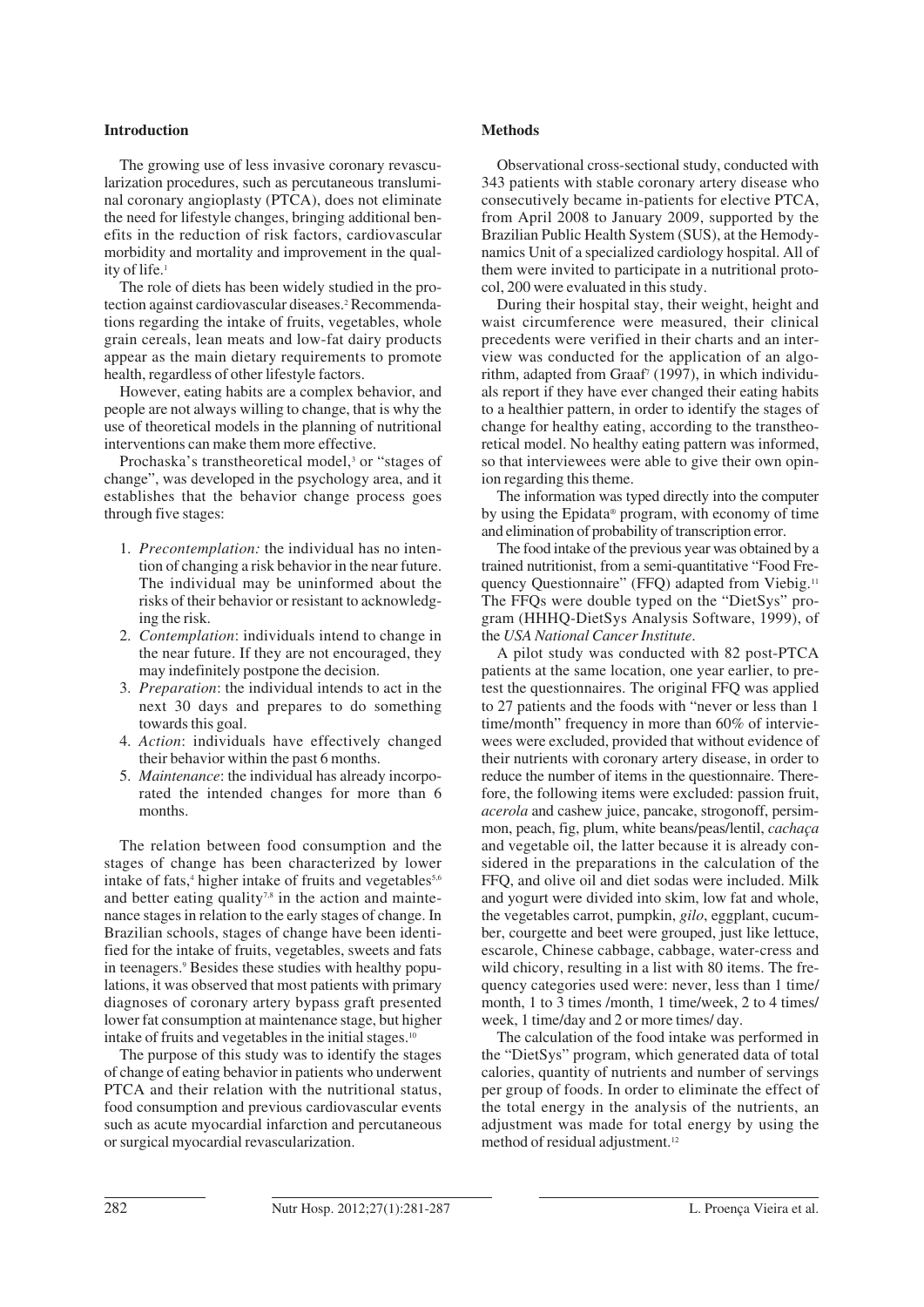For analysis, the dietary recommendations used were from Brazilian guidelines on dislipidemy and prevention of atherosclerosis.13 The quantities of sodium and the groups of foods were evaluated by the Food Guide for the Brazilian Population.<sup>14</sup>

The anthropometric measurements were obtained by a trained nutritionist. The Body Mass Index (BMI) was calculated to verify the nutritional status according to the classification recommended for adults<sup>15</sup> and the elderly16 and the cardiovascular risk according to the circumference of the waist.<sup>17</sup>

For concomitant comparison of quantitative variable averages, the Analysis of Variance (ANOVA) was applied, to evaluate the existence of at least one significant difference among the stages of change, followed by the Tukey's Test or Dunnett's Test of multiple comparison, such as post hoc analysis, to identify among which stages there was difference. The Tukey's Test was applied, when the Test of Homogeneity of Variances showed  $p \ge 0.05$ , and Dunnett's Test was applied when  $p < 0.05$ . In the case of comparison of two averages, we applied the Student's t Test, adjusted by Leve ne's Test for the Equality of Variances.

The associations among the qualitative variables were analyzed by the Chi-Square Test. The value of significance adopted was of 5%. The analyses were conducted in SPSS statistics program for Windows (SPSS version 13.0, SPSS Inc., Chicago, IL, 2005).

This study is a sub-project of the research protocol "Nutritional Education of Patients Who Underwent Coronary Transluminal Angioplasty: Randomized Study", which followed the ethical principles for research involving human beings, and it was approved by the Ethics Commission for Analysis of Research Projects of the Institution. All participants were informed of the study and signed the Free Informed Consent Form.

# **Results**

The sample was formed by 200 patients, in that the majority were males (70%), with mean age of 60 years old and 7.5 years of study.

Systemic arterial hypertension was the most prevalent clinical history (86%), followed by dyslipidemia (76%) and acute myocardial infarction (43%). Positive family history for coronary artery disease was present in 40% of patients, diabetes mellitus in 39%, angina in 30% and smoking in 23%, in that 46% affirmed that they were former smokers. Previous angioplasty was conducted in 22% and myocardial revascularization in 11% of the patients.

Regarding the stages of change of the eating beha vior, it was verified the predominance of individuals in maintenance, followed by the preparation stage and fewer individuals in contemplation (table I).

There was no difference between genders in the stages of change ( $p = 0.569$ ). The mean age in the precontemplation stage was the oldest one (64.6 years

| <b>Table I</b>                                         |  |  |  |  |
|--------------------------------------------------------|--|--|--|--|
| Distribution of stages of change of eating behavior    |  |  |  |  |
| in patients who underwent PTCA. Incor, São Paulo, 2009 |  |  |  |  |

| Stages of change | Number of patients | $\%$ |  |
|------------------|--------------------|------|--|
| Precontemplation | 35                 |      |  |
| Contemplation    | 18                 | 9    |  |
| Preparation      | 53                 | 26   |  |
| Action           | 23                 | 12.  |  |
| Maintenance      | 71                 | 36   |  |
| Total            | 200                | 100  |  |

old), followed by maintenance (58.3 years old) and contemplation (55.3 years old). We observed significant difference in the mean ages between precontemplation with contemplation  $(p = 0.008)$  and maintenance ( $p = 0.013$ ).

School education, in general, was low, with prevalence of individuals with 0 to 4 years of study (43%). We observed 20% with 5 to 8 years of study, 18% with 9 to 11 years of study and 19% with 12 or more years of study. Individuals with more school education (more than 4 years of study) were mainly in the maintenance stage (75%) and those with lower school education in preparation and precontemplation, both with 57%. The school education degree reflected the level of readiness to change the eating behavior ( $p = 0.003$ ).

Regarding the nutritional status (table II),  $64\%$  of the sample were overweight individuals (with pre-obesity or risk of obesity). Due to the low prevalence of individuals with low weight, they were included with individuals in eutrophia for analysis purposes. The mean BMI was  $28.4 \text{ kg/m}^2 \text{ (SD = 4.4)}$ .

Obesity was more frequent in the contemplation stage (50%), followed by preparation (34%) and action (31%). The overweight predominated in the action stage (52%), followed by precontemplation and maintenance stages with 34% each and eutrophia and/or low weight was higher in the precontemplation stage (43%), followed by preparation (40%) and maintenance (38%). We observed 28% of obese individuals in maintenance, in a total of 62% overweight in this stage (fig. 1).

The circumference of the waist was altered in 73% of the cases, being significantly higher in women, 88%, than in men,  $66\%$  (p = 0.001).

| <b>Table II</b><br>Absolut and relative frequencies of nutritional status<br>in patients who underwent PTCA. InCor, São Paulo, 2009 |                    |    |  |  |  |
|-------------------------------------------------------------------------------------------------------------------------------------|--------------------|----|--|--|--|
| Nutritional status                                                                                                                  | Number of patients | %  |  |  |  |
| Obesity                                                                                                                             | 62                 | 31 |  |  |  |
| Preobesity or risk of obesity                                                                                                       | 66                 | 33 |  |  |  |
| Eutrofy                                                                                                                             | 65                 | 33 |  |  |  |
| Low Weight                                                                                                                          | 7                  | 3  |  |  |  |
| Total                                                                                                                               |                    |    |  |  |  |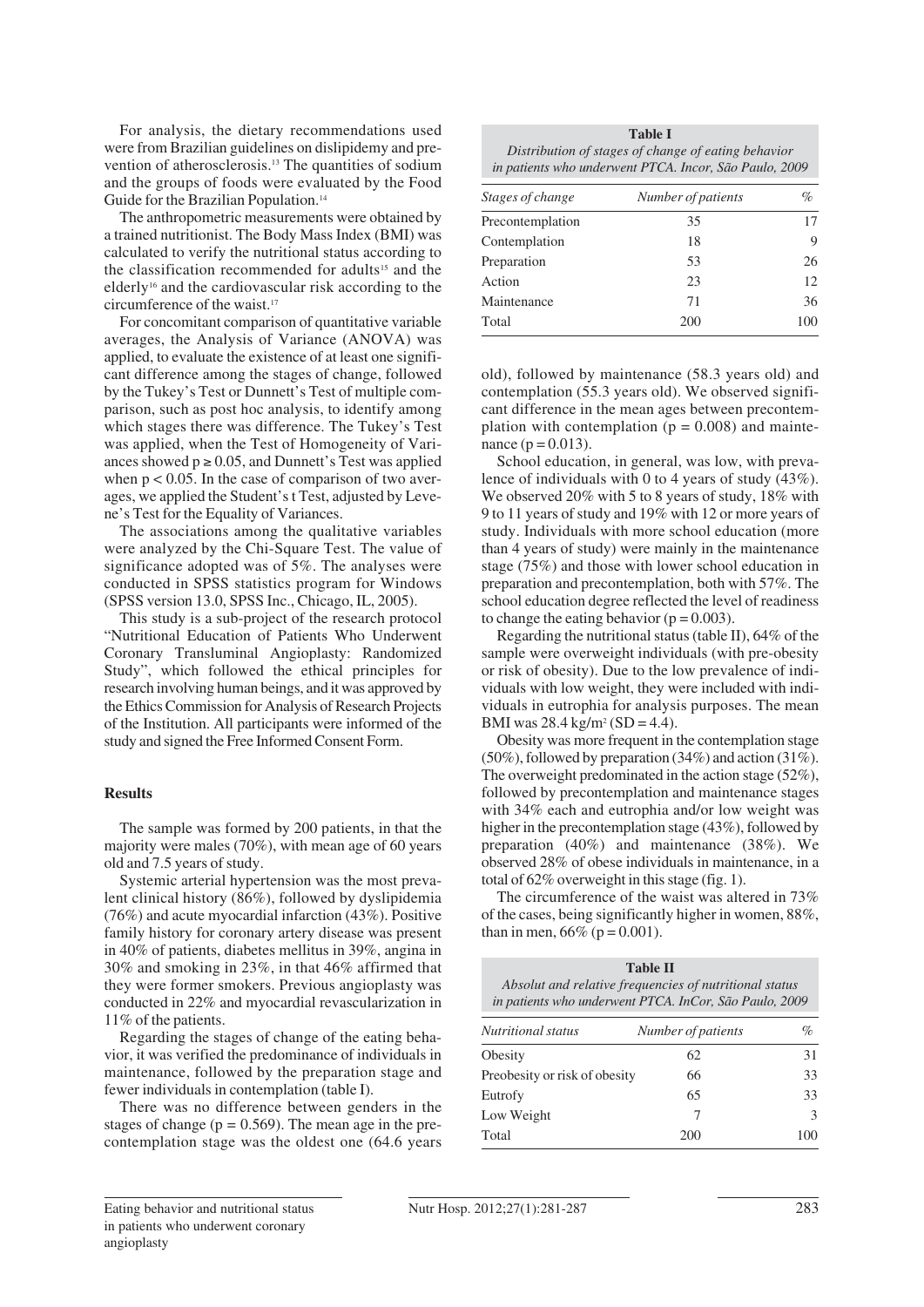



There was not observed an association between the stages of change and the nutritional status ( $p = 0.130$ ) or with the circumference of the waist ( $p = 0.646$ ); however, 50 (75%) overweight individuals and 45 (73%) obese individuals were more willing to change, that is to say, in the stages of preparation, action and maintenance.

Calorie intake varied between 1,171 kcal and 6,555 kcal, with average of  $2,534.5$  kcal,  $SD = 752.5$  kcal and median of 2,404 kcal.

In the analysis of average of calories consumed, individuals whose intake exceeded 4,600 kcal ( $n = 4$ ) were excluded. It was verified a higher calorie intake in the preparation stage in relation to the maintenance stage (table III).

The distribution of macronutrients among the stages of change was appropriate, as well as the intake of fibers and cholesterol within the recommended range. Saturated fat represented 8% of total calories in preparation and action and 9% in the other stages, whereas monounsaturated fat contributed with 8% of total calories in all stages except for maintenance, in which it was 9%.

Among individuals in maintenance, 13% had excessive fat in their diets (more than 35% of total calories), 39% had more than 20% of calories coming from protein and 34% exceed 60% of calories coming from carbohydrates, showing that there is no nutritional adequacy in this stage.

In relation to food groups (table IV), there was difference in the number of portions among the stages of change in the groups of meats/eggs and sweets ( $p <$ 0.05 in the last column). A significantly higher intake of meats and eggs was observed by individuals in

**Table III** *Distribution of average of calories and ajusted nutrients to energy among stages of change of eating behavior. InCor, São Paulo, 2009*

| Calories<br>and nutrients          | Total<br>$average*$ |       | Sig            |          |       |           |      |
|------------------------------------|---------------------|-------|----------------|----------|-------|-----------|------|
|                                    |                     | PC    | $\mathcal{C}P$ | PP       | AC    | <b>MA</b> | (p)  |
| Calories (kcal)                    | 2,478               | 2,399 | 2,348          | $2,700*$ | 2,510 | 2,369     | 0.04 |
| Carbohydrates $(g)$                | 348                 | 343   | 321            | 374      | 349   | 335       | 0.19 |
| Calories from carbohydrates $(\%)$ | 55                  | 57    | 55             | 56       | 56    | 57        | 0.06 |
| Protein $(g)$                      | 102                 | 97    | 96             | 107      | 112   | 98        | 0.09 |
| Calories from protein $(\%)$       | 16                  | 17    | 17             | 16       | 18    | 17        | 0.16 |
| Total fat $(g)$                    | 79                  | 79    | 82             | 82       | 78    | 77        | 0.60 |
| Calories from fat $(\% )$          | 28                  | 28    | 30             | 29       | 27    | 28        | 0.48 |
| Saturated fat $(g)$                | 24                  | 24    | 26             | 25       | 24    | 23        | 0.31 |
| Monoinsaturated fat (g)            | 23                  | 24    | 24             | 24       | 24    | 23        | 0.99 |
| Fiber $(g)$                        | 28                  | 30    | 25             | 28       | 31    | 28        | 0.09 |
| $Cholesterol$ (mg)                 | 276                 | 274   | 273            | 292,4    | 283   | 263       | 0.45 |
| Sodium (mg)                        | 3.194               | 3.113 | 3,210          | 3,232    | 3,444 | 3,122     | 0.27 |

\*Individuals with caloric consumption above 4,600 kcal were excluded;  $\dot{p} = 0.032$ ; PC = precontemplation; CP = Contemplation; PP = Preparation; AC = Action; MA = Maintenance.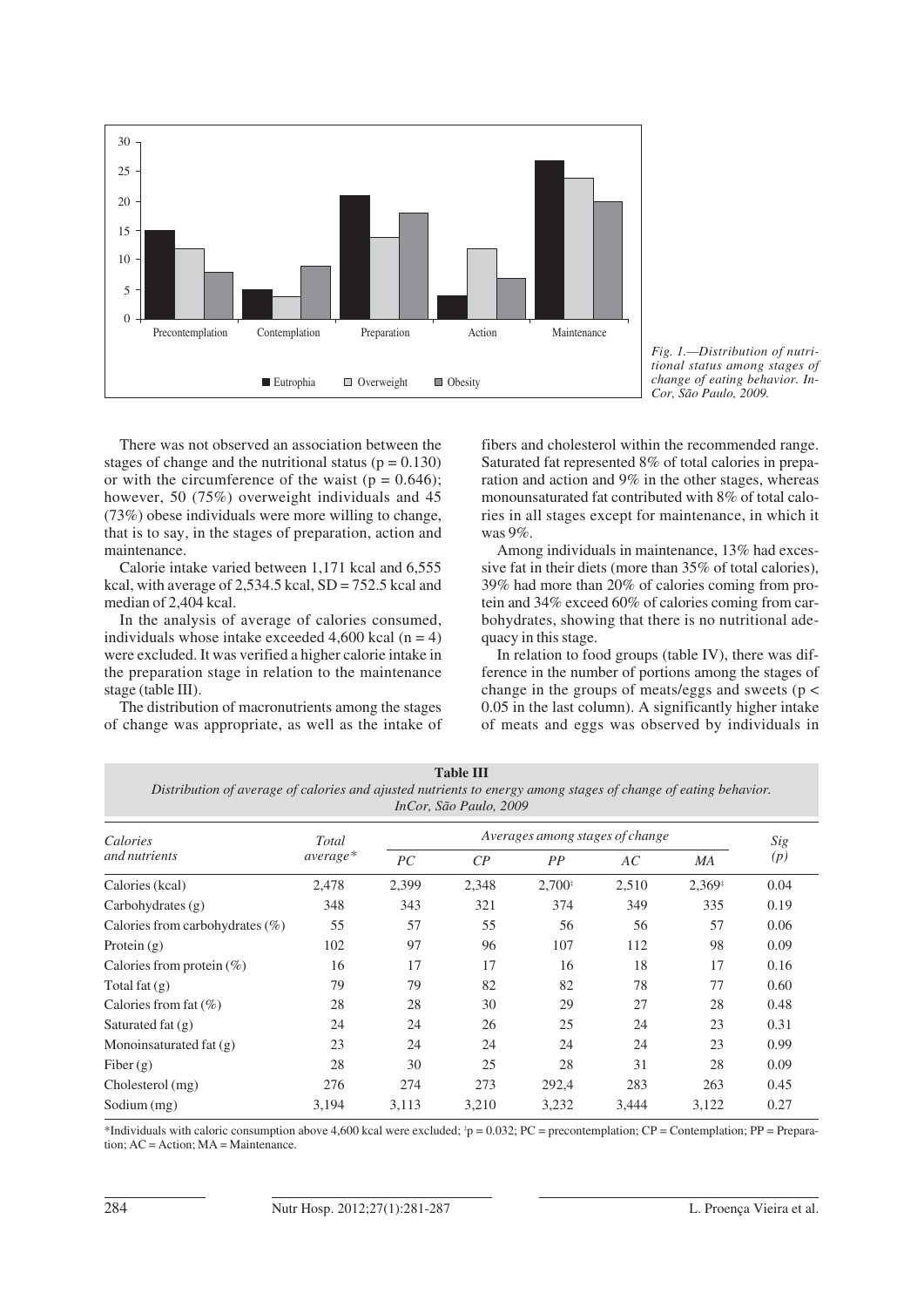| <b>Table IV</b>                                                                                                |
|----------------------------------------------------------------------------------------------------------------|
| Distribution of average number of portions among stages of change of eating behavior according to food groups. |
| InCor, São Paulo, 2009                                                                                         |

| Food<br>Groups     | Recommendation<br>$(portions/day)^{14}$ | <b>Number</b><br><i>of portions</i> | Number of portions average<br>among stages of change |                |                 |               |                 | Sig   |
|--------------------|-----------------------------------------|-------------------------------------|------------------------------------------------------|----------------|-----------------|---------------|-----------------|-------|
|                    |                                         |                                     | PC                                                   | $\mathcal{C}P$ | PP              | AC            | MA              | (p)   |
| Fruits             | 3                                       | 4.0                                 | 4.2                                                  | 2.8            | 3.9             | 4.4           | 4.0             | 0.089 |
| Vegetables         |                                         | 3.4                                 | 3.5                                                  | 3.0            | 3.1             | 4.0           | 3.6             | 0.090 |
| Bread and grains   | 6                                       | 5.0                                 | 5.0                                                  | 5.0            | 5.2             | 5.0           | 4.8             | 0.588 |
| Meat/eggs          |                                         | 3.3                                 | 3.3                                                  | 3.4            | $3.6*$          | $3.8^{\circ}$ | $2.9**$         | 0.006 |
| Milk/milk products | 3                                       | 2.2                                 | 1.9                                                  | 2.1            | 2.2             | 2.3           | 2.3             | 0.394 |
| Fats               |                                         | 3.6                                 | 2.8                                                  | 3.5            | 3.6             | 3.6           | 3.2             | 0.157 |
| <b>Sweets</b>      |                                         | 2.9                                 | 2.6                                                  | 4.0            | $3.5^{\dagger}$ | 2.8           | $2.3^{\dagger}$ | 0.026 |

PC = Precontemplation; CP = Contemplation; PP = Preparation; AC = Action; MA = Maintenance.

 $*$ p = 0.017;  $*$ p = 0.017;  $*$ p = 0.040.

action ( $p = 0.017$ ) and preparation ( $p = 0.017$ ) in relation to maintenance, and of sweets by individuals in preparation ( $p = 0.040$ ) in relation to maintenance.

In relation to previous cardiovascular events (acute myocardial infarction, angioplasty and/or myocardial revascularization), there was association ( $p = 0.042$ ) among those with previous events, 52% of the sample, and the most advanced stages of change. The stages were grouped into two categories: action and maintenance  $(n = 94)$ , and the three other stages  $(n = 106)$ . We observed the presence of previous cardiovascular events in 59% of the individuals in action and maintenance and in 45% in the other stages.

# **Discussion**

The characteristics of the population studied were similar to the information of the National Center of Cardiovascular Interventions, an agency belonging to the Brazilian Society of Intervention Cardiology and Hemodynamics, whose mean age was of  $62 \pm 11.2$ years old, 67% of males with percutaneous treatment, 19% with previous percutaneous revascularization and 10% surgical revascularization. The national information indicates lower prevalence of individuals with diabetes (21%), hypertension (25.5%) and dyslipidemia  $(45\%)$  and more frequent smoking  $(41\%)$ .<sup>18</sup> Since it is a sample from a hospital specialized in cardiology, a higher number of risk factors is expected.

Most individuals (74%) from this study were motivated themselves to make changes in eating (preparation, action and maintenance). The classification in the stages of change in eating behavior was based on individual answers, that is, according to subjective, spontaneous self-report, for the matter proposed, which may generate a deviation between the perception of individuals and their actual eating behavior.19 Some people may not consider changes in their eating because they believe that they are healthy enough, when they in fact are not<sup>7</sup> or believe that they have correctly changed their diets, when they have not.<sup>8</sup> The difference between self-classification and the effective food intake in part of the individuals in the maintenance stage in relation to the distribution of macronutrients was also observed in other eating behaviors, suggesting the use of an objective instrument to compare and correct the classification of the stages of change.<sup>6,9</sup>

The term "healthy eating" is generic and includes a series of concepts. This approach, however, is useful when multiple dimensions of the diet are encouraged, such as in weight control, for example, and one does not wish to focus on the intake of a single food or nutrient.<sup>20</sup>

When the behavior is more generic, there is a tendency to have a higher number of individuals in maintenance than in more specific behaviors<sup>19</sup>. The action stage is the least stable one, so that a lower number of people classified as such is expected, whereas the precontemplation and maintenance stages are the most stable ones.<sup>21</sup>

Studies in cardiac patients in rehabilitation observed more individuals in the most advanced stages of change for reduction of fat. Frame10 identified in his first sample, numerically similar to our work, 78% in the stages of action and maintenance for reduction of fat and 81% in the stages of precontemplation and contemplation for the increased intake of fruits and vegetables. Two years later, 91.5% were at maintenance stage for reduction of fat, opposed to only 25% for increased intake of fruits and vegetables, suggesting different interventions for these two foods groups.<sup>22</sup> McKee<sup>23</sup> observed 68% of individuals in the action and maintenance stages to follow a healthy diet before a cardiac rehabilitation program in another sample, also numerically similar.

The most frequent presence of individuals in maintenance and action among those who have already had any previous cardiovascular event may be explained by the positive repercussion of the event itself in the change of eating habits, in an attempt to restore heatlh.<sup>22</sup>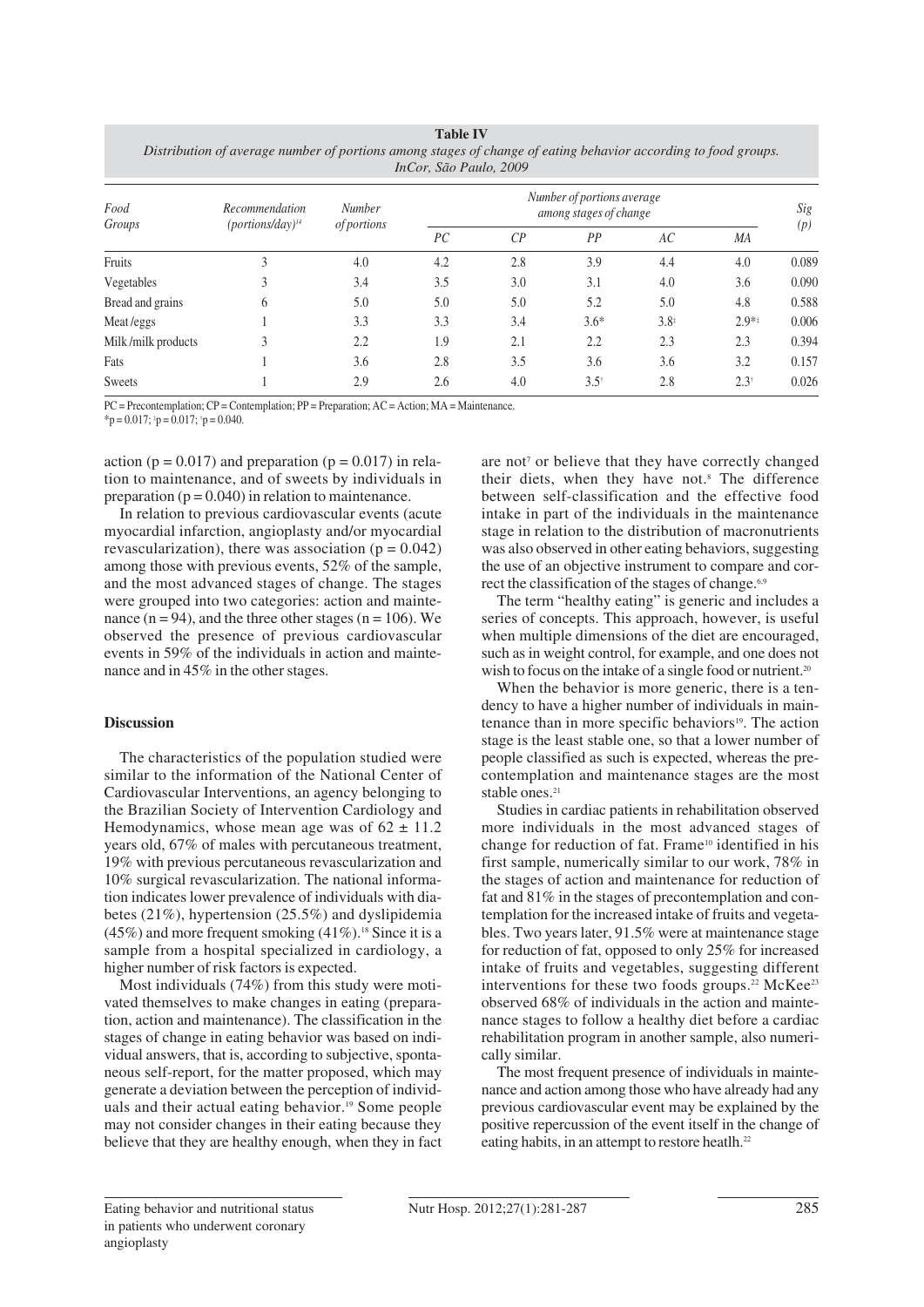Different from other studies, $7,8$  which suggest that women are more interested in eating healthily than men, we did not observe statistical difference between the gender and the stages of change, with the exception of a higher percentage of men in this study.

The same occurred with age, when we expect the more frequent presence of elders in the maintenance stage, either because of more awareness in relation to health or because of the association with chronic diseases,<sup>7</sup> we verified that the older age was predominant in the precontemplation stage. This fact was also observed in Spain, and it may be explained by the increased concern about eating habits and openness to messages related to eating and health by younger people.8

In relation to school education, the association of individuals with higher school education degree in the maintenance stage was confirmed, similar to other studies.7,8

Although the average distribution of macronutrients is appropriate, the analysis according to group of foods showed that all the stages had intake of dairy products below the recommended range (3 servings/day) and excessive intake of sweets and fats (more than 1 daily serving of each).<sup>14</sup>

The intake of fruits is below the minimum recommendation of three daily servings among individuals in contemplation, but when considering fruits and vegetables, we observed more than five daily servings in all stages, which shows a concern about consuming these foods by this population.

Saturated fats are above and monounsaturated fats are below the recommendation for this population.13 The average quantity of sodium is appropriate  $\leq 5$  $g/day$ ),<sup>14</sup> but it exceeds in dietary cholesterol ( $> 200$  $mg/day)$ <sup>13</sup>

We did not find any significant difference of the nutrients or food groups among the stages of change, except for total calories, sweets and meats and eggs. This result is opposed to the literature, where normally there is a linear reduction of fats<sup>4,10</sup> and increase of fruits and vegetables<sup>5,6</sup> from the precontemplation stage to maintenance. However, only Frame<sup>10</sup> studied cardiopathies, from which only 7% underwent PTCA. Nothwehr<sup>20</sup> did not find a significant tendency regarding the intake of fruits, vegetables and percentage of calories of the diet coming from fat in the progression of the stages in healthy individuals.

The lower intake of sweets, meats and eggs in maintenance, and even regarding energy intake, above only the contemplation stage (in 20 kcal), reinforces the hypothesis of tendency of increased practices of healthy life style in the most advanced stages of change.<sup>24</sup>

Regarding the dairy group, no studies in literature were found, except for the intake of calcium, in which Zhang<sup>25</sup> showed increase among the successive stages. The bread and other sources of carbohydrates group was also little studied. Ling<sup>6</sup> found increased intake of grains and cereals from the precontemplation to the maintenance stage. We did not find studies relating the intake of meets and eggs, sodium and cholesterol among the stages.

The fact that most of the population is overweight is a reflex that the calorie intake is above their needs, and it suggests a mistaken perception of eating regarding the total calories consumed, especially among individuals in maintenance, where 62% were overweight.

These pieces of information are worrying, because even those who classify themselves in maintenance need to adjust their diets. The adoption of "healthy eating habits" usually refers to more than one change in food consumption, so that individuals in maintenance stages may attribute their changes to a certain factor which, however, may be insufficient.

The nutritional status with more than half the sample overweight is higher than the one observed in a study that characterized the nutritional risk of in-patients at a hospital specialized in cardiology, in a three-month period, in the year 2000. At that time, it was verified that from 305 adults and elders,  $35\%$  (n = 105) were overweight, and the most frequent medical diagnosis was coronary insufficiency (70%).<sup>26</sup>

This scenario is understandable considering the evolution of the Brazilian eating pattern in the last decades, whose information of the most recent eating inquiry reveals an unfavorable increase of simple sugar and saturated fat.<sup>27</sup>

Obesity fell back in 50% of individuals in contemplation, incoherent with the evaluation of usual eating, whose estimated calorie consumption was lower in this stage, which implies a possible flaw of the instrument used or sub-reporting of these individuals. The second stage with higher prevalence of obesity was preparation, consonant with the higher calorie intake.

The presence of a higher number of overweight than obese individuals in the action and maintenance stages suggest that these individuals have been making changes in their eating habits to lose weight and may have migrated from obesity to overweight status.

This study shows limitations, especially regarding the instrument of FFQ, which is subject to memory failure and imprecision. In addition, the study underwent adjustments to become more appropriate to the purpose of the study, without due validation. The 3-day eating recording, considered "gold standard" in estimates of eating consumption, was not used, because of an unsuccessful previous experience, probably related to the low school education of the sample. The FFQ was chosen because of the easy eating consumption calculation, considering the time and human resources. The authors did not raise the time of diagnosis in the stage of change, but events with higher impact, such as previous acute myocardial infarction and myocardial revascularization were considered. Finally, the classification of the stages of change represented the individual perception of eating practices, without verification of what the patients studied considered healthy eating habits.